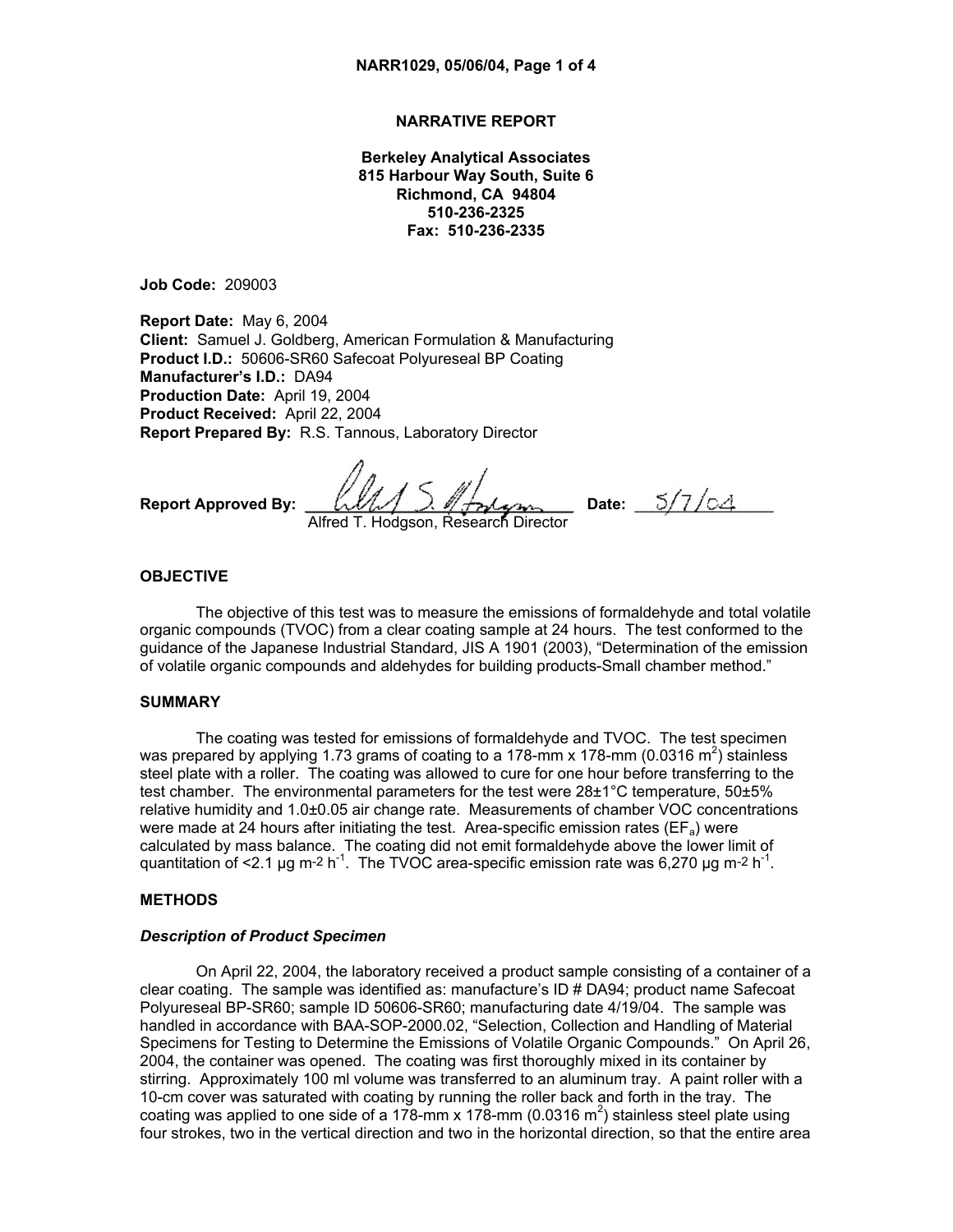was uniformly covered. 1.73 Grams of coating were applied in a single film. The coated surface area was 0.0316 m<sup>2</sup>. Thus, the product loading was  $55 \text{ g m}^2$ . The test specimen was allowed to dry for one hour before placing it on an open wire shelf in the test chamber.

# *GC/MS Analysis of TVOC*

 The methods used for the sampling and analysis of VOCs are based on U.S. EPA Methods TO17, "Determination of Volatile Organic Compounds in Ambient Air Using Active Sampling Onto Sorbent Tubes" and TO1, "Determination of Volatile Organic Compounds in Ambient Air using Tenax Adsorption and Gas Chromatography/Mass Spectrometry (GC/MS)."

 The multisorbent samplers (Model No. ST-032, Envirochem, Inc.) used for the collection of VOC samples contain Tenax-TA, Ambersorb XE-340 and activated charcoal, in series. With these samplers,  $C_4$  to  $C_{16}$  nonpolar and moderately polar volatile organic compounds (VOCs), and many  $C_1$  to  $C_3$  compounds, depending upon functional group, are quantitatively collected. Highly reactive and very volatile compounds, such as formaldehyde, cannot be analyzed using these samplers.

 The samplers are thermally desorbed, and the samples are introduced into a Hewlett-Packard 5971A GC/MS system using a UNACON 810 concentrating system (Envirochem, Inc.). Prior to analysis, an internal standard (ISTD) is added to each sampler. The ISTD is 121 ng of bromofluorobenzene (BFB). The ISTD is used to check on the operation of the system, to provide a retention-time marker, and for quantitative analysis. The GC/MS is operated in the SCAN mode over a mass range of *m/z* 33-300.

 For the quantitative analysis of total VOCs (TVOC) in a sample, the GC/MS total-ioncurrent (TIC) chromatogram is integrated over a retention-time (RT) interval of 15 - 50 minutes using parameters that capture almost all of the TIC area in a sample. The integrated areas less the area of the ISTD are summed. The mass of the compounds represented by the sum is calculated relative to the known amount of the ISTD that is added to the sampler. The calculation uses the response factor for toluene relative to BFB, the ISTD. This relative response factor (RRF) is 1.85. Because there can be substantial variation in the TIC response of different classes of compounds, the measurement of TVOC is less accurate than the calibrated measurement of individual VOCs.

### *Formaldehyde Analysis*

 The methods used for the sampling and analysis of formaldehyde and other carbonyl compounds are based on ASTM Method D-5197, "Standard Test Method for Determination of Formaldehyde and Other Carbonyl Compounds in Air (Active Sampler Methodology)."

 Sep-Pak XPoSure Aldehyde Samplers (Part number WAT047205, Waters, Corp.) are used to collect air samples for formaldehyde and other low-molecular weight carbonyl compounds. Air is pulled through a sampler, and the acidified 2,4-dinitrophenylhydrazine (DNPH) reagent in the sampler reacts with carbonyl compounds to form the stable hydrazone derivatives that are retained by the sampler. The hydrazone derivatives are eluted from a sampler with acetonitrile. An aliquot of the sample is analyzed for the hydrazone derivatives of formaldehyde and acetaldehyde using reverse-phase high-performance liquid chromatography (HPLC) with UV detection. The absorbance of the derivatives is measured at 360 nm. The mass responses of the resulting peaks are determined using multi-point calibration curves prepared from standard solutions of the hydrazone derivatives.

#### *Testing for Emissions of VOCs from Products Using Small-Volume Chambers*

 The methods used for the measurement of emissions of VOCs from this product specimen are based on the Japanese Industrial Standard, JIS A 1901 (2003), "Determination of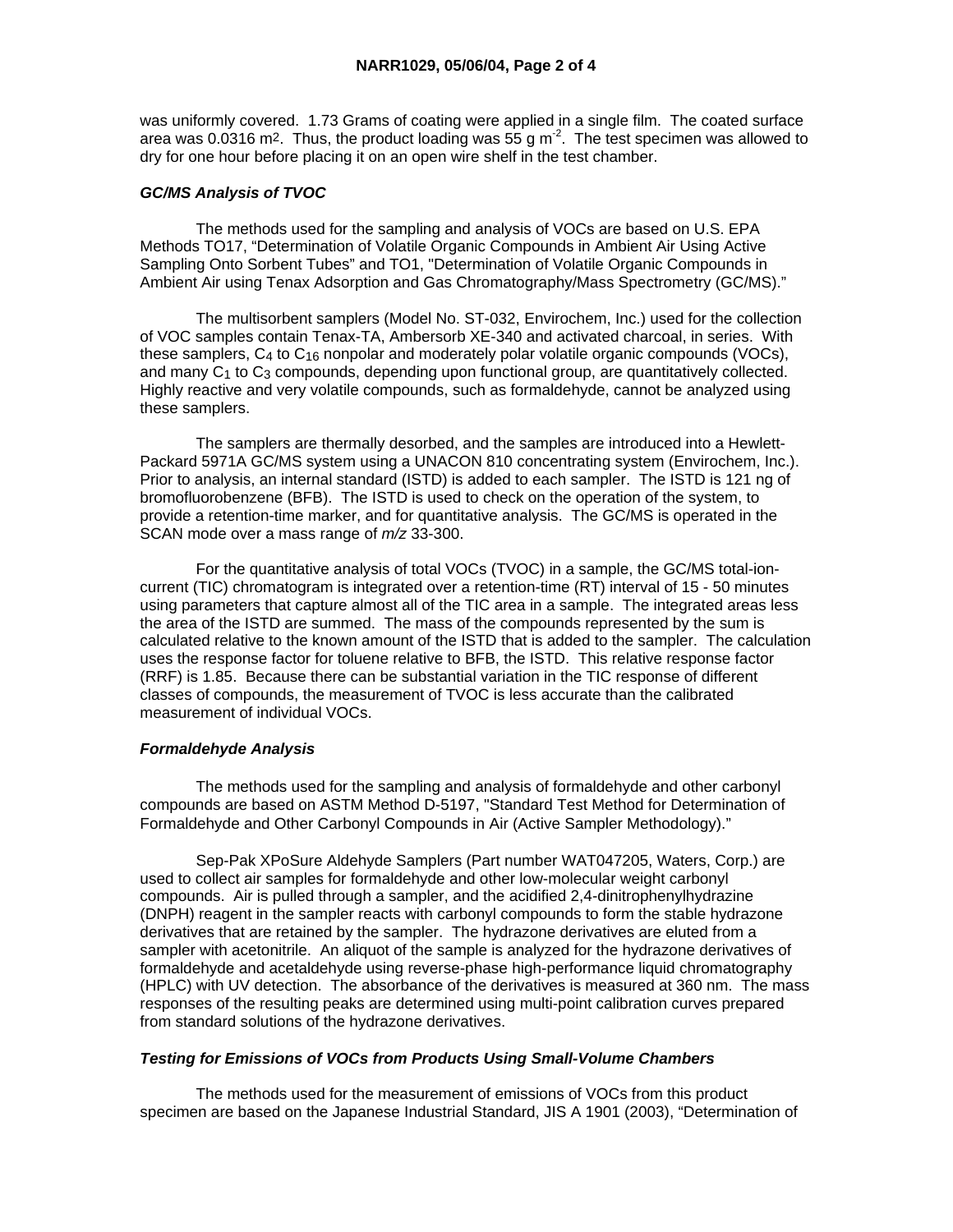the emission of volatile organic compounds and aldehydes for building products-Small chamber method," English edition.

 The chamber consists of a 67-L, stainless steel cylindrical vessel with a stainless-steel lid equipped with three fittings. The chamber is held in an incubator that is maintained at  $28\pm1^{\circ}$  C. Purified air from a clean air generator is introduced into the chamber through one fitting with a stainless-steel tubing extension. The inlet flow rate of 1.12±0.06 standard L min-1 is regulated with electronic mass-flow controllers (calibrated at 25° C and 1 atm. pressure). The gas stream is split into two streams. One of these is passed through a bubbler containing distilled water. This saturated gas stream is mixed with the dry gas stream to produce a humidified gas stream with a relative humidity  $(RH)$  of 50 $\pm$ 5% that is then introduced into the chamber. A humidity probe (Model HMD 30YB, Vaisala) is inserted into the chamber through a second fitting on the lid. Chamber temperature and humidity are measured and recorded throughout the test. Gas exits and is sampled for the analytes of interest at the other fitting on the lid. Atmospheric pressure at the laboratory is near 1 atm. Prior to use, the chamber and fittings are cleaned by washing them with hot water and a detergent.

 A clean, empty chamber is operated at the same testing conditions for at least three hours prior to a test. Chamber background concentrations are measured. Then, the chamber is opened and the material specimen is positioned on a wire rack approximately near the center of the chamber. To initiate a test, the chamber is sealed and ventilated. At specified times, gas samples are collected at the chamber exhaust. The sample flow rates are regulated with electronic mass-flow controllers (calibrated at 25° C and 1 atm. pressure). Samples for VOCs are collected on multisorbent samplers at a flow rate of 100 standard cm3 min-1. Aldehyde samples are collected on XPoSure Aldehyde Samplers at a flow rate of 0.5 standard L min-1. For this test, a 1-L gas sample for the analysis of TVOC and a 30-L sample for the analysis of formaldehyde were collected 24-h after initiating the test period. The parameters for the emissions test are summarized in Table 1.

| <b>Parameter</b>                    | Value             |
|-------------------------------------|-------------------|
|                                     |                   |
| Chamber volume, m <sup>3</sup>      | 0.067             |
| Coating substrate                   | Stainless steel   |
| Substrate dimensions, mm            | 178 x 178         |
| Coated surface area, m <sup>2</sup> | 0.0316            |
| Loading ratio, $m2 m-3$             | 0.472             |
| Weight of coating applied, g        | 1.73              |
| Inlet flow rate, $m^3$ h-1          | $0.067 \pm 0.003$ |
| Average temp, <sup>o</sup> C        | $28 \pm 1$        |
| Atmosphere                          | Humidified Air    |
| Average humidity, %RH               | $50 \pm 5$        |
| Test duration, h                    | 24                |

**Table 1**. Parameters for a VOC emission test conducted in a small-scale environmental chamber.